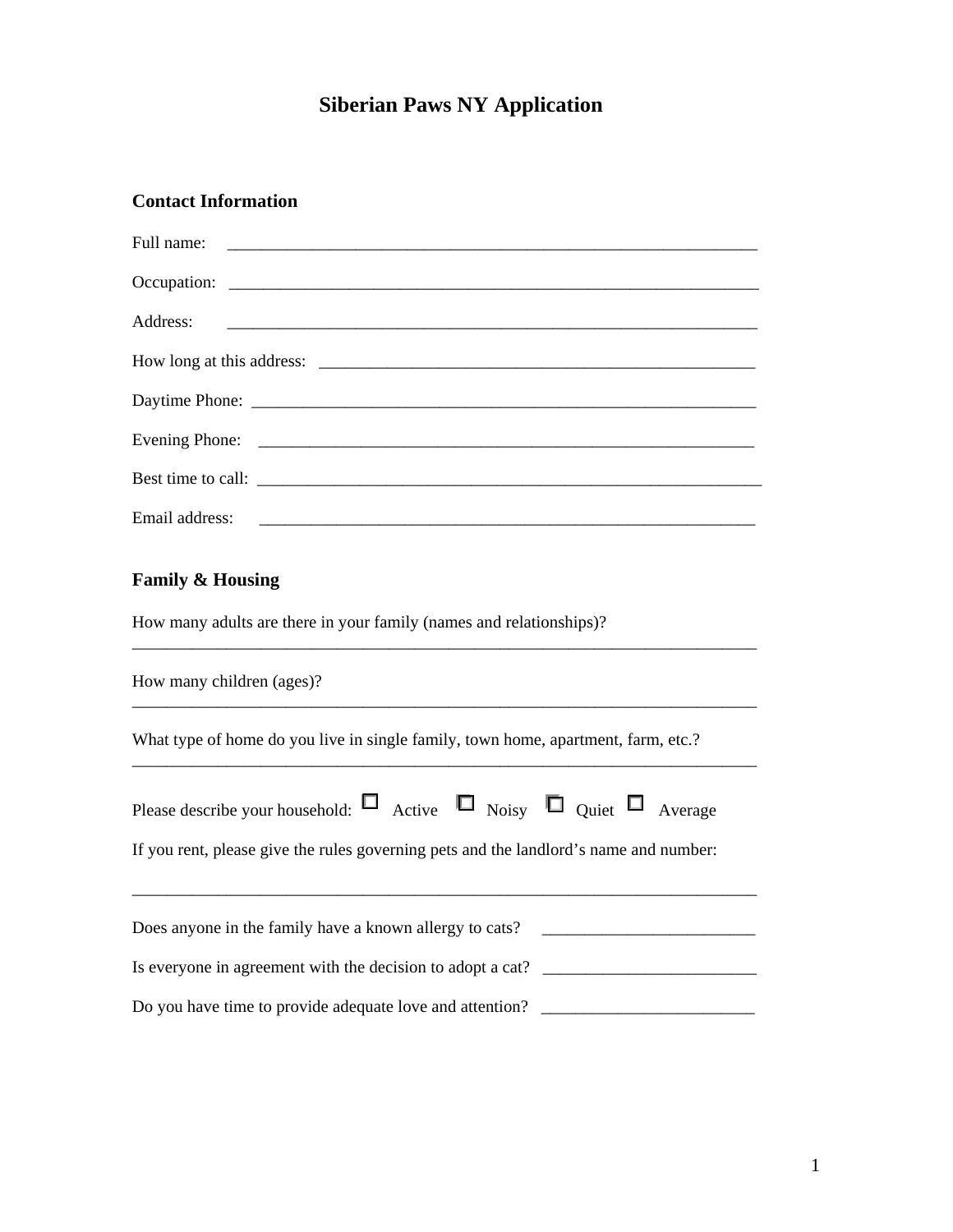## **Other Pets**

| What other pets do you have (specify type and number)?                                                                                                                                                                                                                                       |  |
|----------------------------------------------------------------------------------------------------------------------------------------------------------------------------------------------------------------------------------------------------------------------------------------------|--|
| <u> 1980 - Johann Barbara, martxa alemaniar arg</u>                                                                                                                                                                                                                                          |  |
| Have you every surrendered a pet? If so, why?                                                                                                                                                                                                                                                |  |
| Have you ever had a pet euthanized? If so, why?                                                                                                                                                                                                                                              |  |
| Have you ever lost a pet to an accident?                                                                                                                                                                                                                                                     |  |
| <u> 1989 - Johann John Stoff, deutscher Stoff als der Stoff als der Stoff als der Stoff als der Stoff als der Stoff</u><br>How do you discipline your pets and why?<br><u> 1989 - Johann Stoff, deutscher Stoff, der Stoff, der Stoff, der Stoff, der Stoff, der Stoff, der Stoff, der S</u> |  |
| <b>Veterinarian</b>                                                                                                                                                                                                                                                                          |  |
| Do you have a regular veterinarian? $\Box$ Yes $\Box$ No                                                                                                                                                                                                                                     |  |
|                                                                                                                                                                                                                                                                                              |  |
| Clinic Name:                                                                                                                                                                                                                                                                                 |  |
| Clinic Address:<br><u> 1989 - Johann John Stone, mars eta biztanleria (h. 1989).</u>                                                                                                                                                                                                         |  |
| Clinic Phone:                                                                                                                                                                                                                                                                                |  |